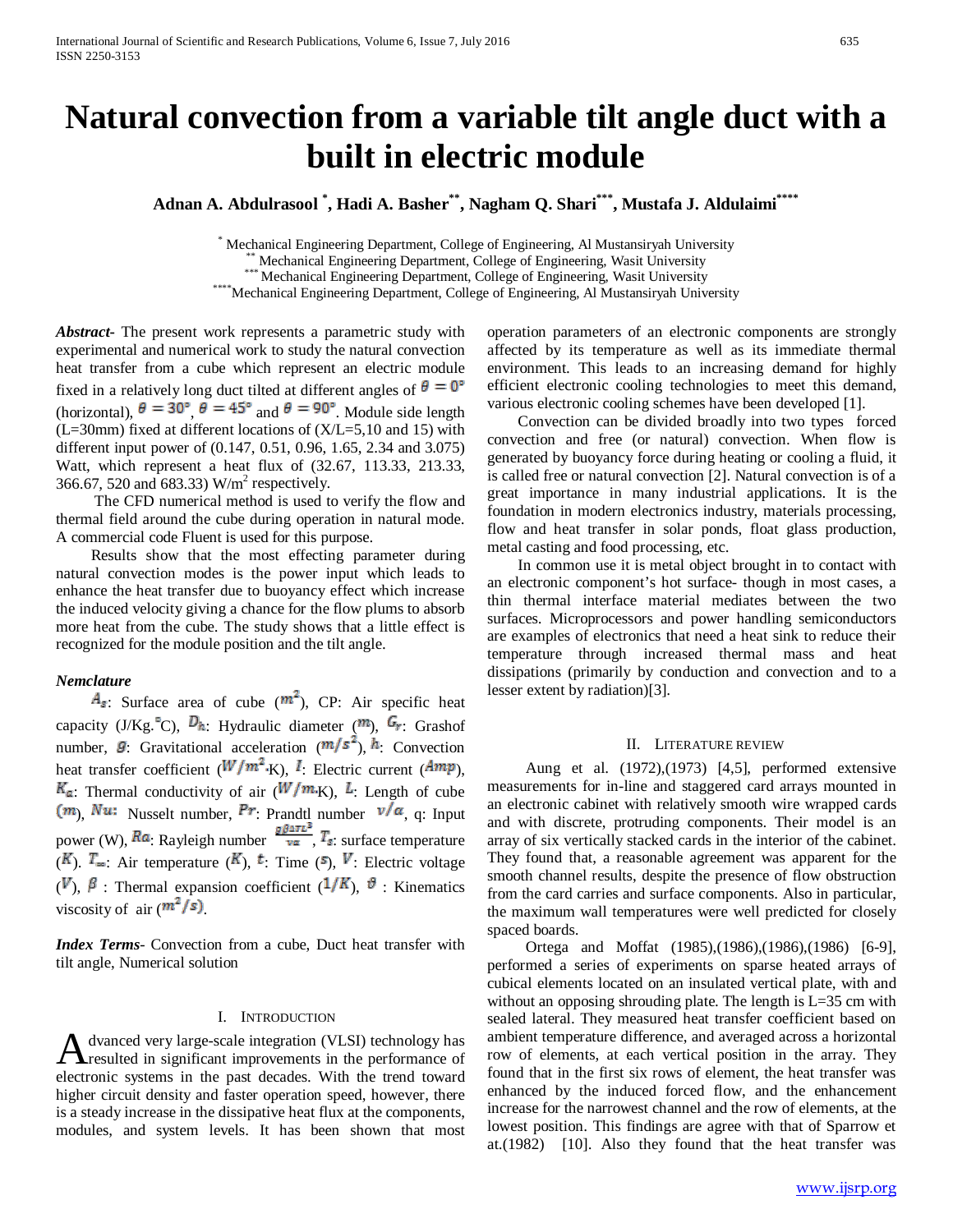degraded beyond row six because the beneficial effects of the chimney flow did not offset the increased temperature of the fluid. For large channel spacing, the heat transfer in the array was characterized by a complex plume-boundary-layer flow that resulted in a uniform temperature throughout the array. Also the array temperature distribution depended on element spacing. For the narrowest channel spacing, it was found that fully developed conditions were achieved within a few rows and that the local heat transfer from an element was dictated by the buoyancyinduced channel forced convection.

 O.Zeitoun and Mohamed Ali (2006) [11], numerically investigated the natural convection around isothermal horizontal rectangular ducts, with two-dimensional laminar naturalconvection heat transfer in air around horizontal ducts with rectangular and square cross sections. Different aspect ratios are used for wide range of Rayleigh numbers. Results are presented in the form of streamlines and isothermal plots around the circumference of the ducts. They used the finite-element technique. Temperature and velocity profiles are obtained near each surface of the ducts. Reverse flow and circulations are observed at high aspect ratios. Heat transfer data are generated and presented in terms of Nusselt number versus Rayleigh number for different aspect ratios. They used a correlation covering the aspect ratios in dimensionless form of Nusselt number, Rayleigh number, and aspect ratio.

# III. EXPERIMENTAL APPARATUS

 The test rig and the test procedure which are carried out in order to investigate the thermal behavior of a single module (30mm) side length to be fixed in different positions of a rectangular duct made of transparent plexiglass. The module is fixed at the base of the duct (lower side of the duct). The duct is designed so as it can be tilted at different angles of  $\theta = 0^{\circ}$ (horizontal),  $\theta = 30^{\circ}$ ,  $\theta = 45^{\circ}$  and  $\theta = 90^{\circ}$  (vertical). A heater capsule is inserted inside the module (electric resistance=201.67 $\Omega$ ) so that a constant temperature, constant heat flux is the mode at which the thermal behavior investigated for the system.

# *A. THE* AIR DUCT

 The air duct is made of plexiglass, constructed of two parts. The upper part is designed with a curved entrance, its cross section of concave downward rectangular shape. The curved entrance is shaped so as to ensure a smooth entrance of air through the duct when assembled with the lower portion which is constructed in the same way, but with a flat shape with edges of (4cm) around its circumference. The upper and lower portions of the duct are of the same length, which is designed to be equal to 25 times the cube side length (i.e. 25L) show in figure 1.



# **Fig 1. Test section**

#### *B. The Electric Module*

 The cubic shape electric module is made of Duralamine alloy (Al:90%, K=177W/m.K). Its side length is of  $(30 \text{mm})$  and its wall is thick enough so that the heat is transferred in constant temperature, constant heat flux due to high thermal conductivity of its material. The module is painted with a black color to get the best thermal image using infrared camera used to measure its temperature to ensure uniform temperature of its surface. Three holes are made at the lower of the module. At the lower surface center a (8mm) screwed hole is made to ensure module fixation to the lower duct side and another cavity (10mm) diameter flushed with an epoxy resin to ensure preventing electric conductivity to the module inner surface. A special capsule heater of  $(201.67\Omega)$  resistance is inserted to the hole and the rest of the hole is filled with Zinc, epoxy to ensure good conductance to the module walls so that all heat input is to be transferred to the module surface then to the surrounding air during experimental operation of the apparatus. Other small hole (1mm) in diameter is used to measure the module temperature using a calibrated thermocouple of K (Komel-Alumel) type.

 The lower surface of the module is insulated using a Teflon layer of (1mm) thickness (K=0.25W/m.K). This is done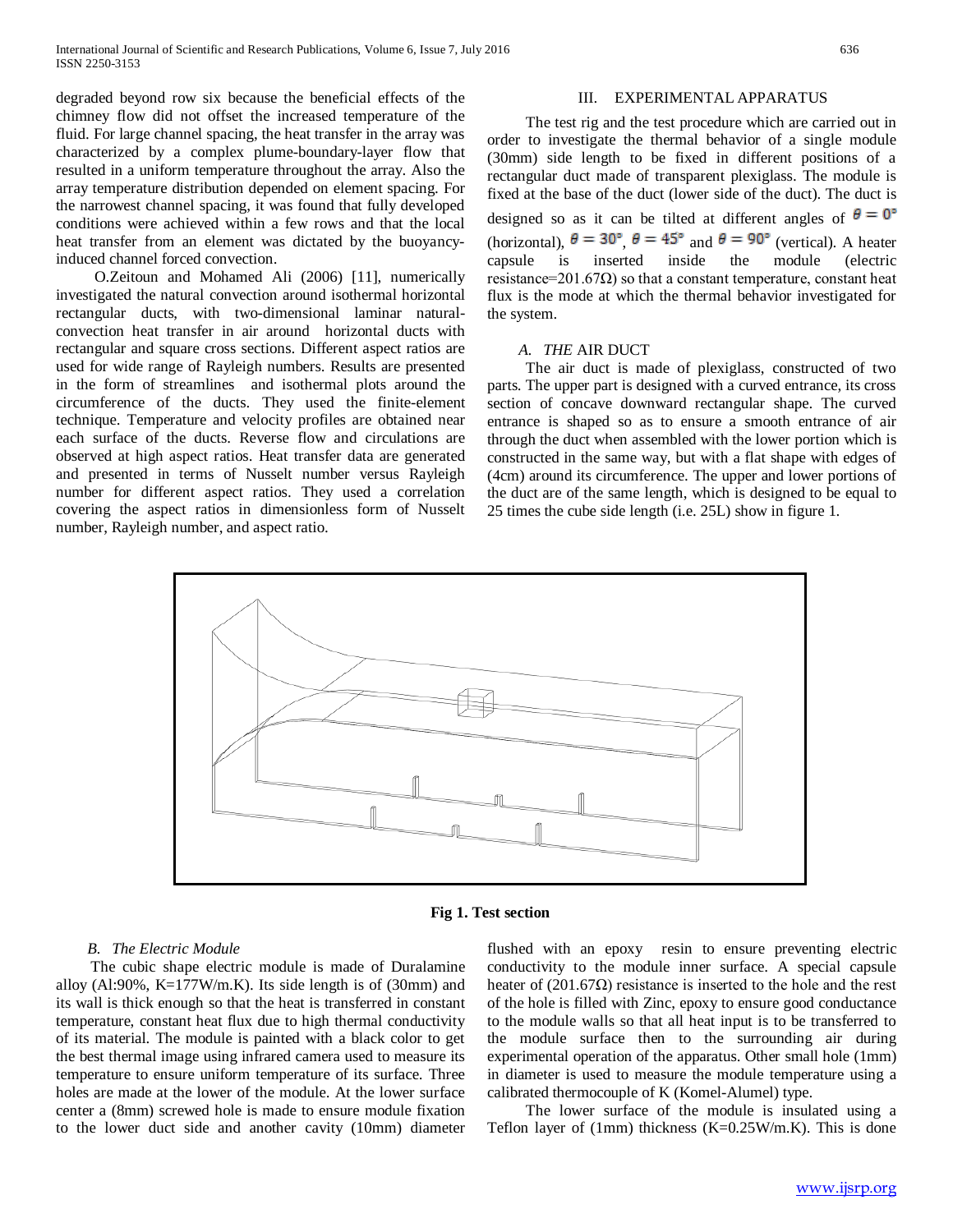by using the layer of (30mm) Teflon square size glued with a special epoxy resin. This layer is machined to retain the thermocouple, the screw and the electric terminal of the heating module.

# *C. Measurement Devices*

 The measurement devices are used in this study as DC power supply to supply the input voltage and the current to the heater, Power Controller to control the input voltage of the heater, Temperature Recorder to measure the temperature and Thermal Imager.

# IV. DATA REDUCTION

 The total heat that is generated by the heater can be calculated as:

$$
Q_{gen} = V * I \tag{1}
$$

Then to calculate the heat transfer coefficient:-

$$
q = h \cdot A_{\sigma} (T_{\sigma} - T_{\infty}) \tag{2}
$$

 The Rayleigh number is defined as the ratio between the buoyancy force and the viscous force:

| $\frac{\beta_0 \beta_1 \Gamma_2 - \Gamma_{\infty} \beta_1 \Gamma}{p_T}$<br>$Ra=$<br>To calculate the Nusselt number:- | (3) |
|-----------------------------------------------------------------------------------------------------------------------|-----|
| h.L<br>$Nu = K_{\rm air}$                                                                                             | (4) |

### V. RESULTS AND DISCUSIONS

### *A. EXPERIMENTAL RESULTS*

 The present work is to study the behavior of cooling rate of an electric module in the shape of a cube shape put in a long duct to be tilted at different angles. The system is operate in the natural convection mode. The Nu number calculated on the basis of side length of the cube (L).

 Figure (2) represents the variation of Nusselt number with Ra number in the mode of natural convection. Different variable are tested in addition to the Ra number, the tilt angle and module position. Results show that Nusselt number always increases with Rayleigh number (due to higher temperature difference which give bigger density change) leading to higher velocities of convection plums which transfers higher heat rates. Figure (2) also show that an asymptotic level is reached as Rayleigh number is increased. For figure (2 a, c) it can be concluded that the tilt angle does not change Nussult number values effectively specially for  $(X/L=10)$ .

 Figure (3) represent Nusselt number variation with different position of the module during natural convection operation. The figures declares that Nusselt number increases as the power supplied increases due to fact that the temperature rise of the

module increases relative to ambient temperature causing higher induced velocity of the air leading to higher heat transfer coefficient. It can be concluded that module position (X/L) is with little effect on Nusselt number values.

# *B. NUMERICAL RESULTS*

 The numerical part of this work uses a finite volume 3D, CFD solution method. The mesh used of size 0.003. the laminar method is used to estimate energy dissipation through the induced upward moving plumes which is generated due to natural convection of heat dissipation of cube. The CFD solution used to find the flow and thermal filed generated due to heat transfer by natural convection. The results of this part of the study is used to examine the effect of different variables as the input power and cube position for  $\theta = 0^{\circ}$  and  $\theta = 90^{\circ}$ (horizontal and vertical cases respectively) on both the velocity induced in the duct and the temperature field generated within the duct.

 Figures (4) show the numerical results for horizontal  $(\theta = 0^{\circ})$  with the cube being fixed at positions (X/L=5, 10 and 15) respectively. A and b cases shows the thermal field for relatively low input power (power=0.147W) and other higher power (power=3.075W) in each of mentioned figures, while c and d in the figures represent the velocity field through the duct for the same given input power.

 The figures declares that higher temperature field results with higher power being input to the module with air plums being directed towared the duct exit in each of the three mentioned positions of the cube, with induced velocities through the duct is relatively higher with relatively higher input power relative to the lower one.

 Figures (5) give the numerical results as thermal field (given by a and b) and velocity field (given by c and d) for the case of vertical position ( $\theta = 90^{\circ}$ ) for tilt angle of the duct for two input powers for the module of (power=0.147W and 3.075W) in each case and for three position of the location for the cube of  $(X/L=5, 10, and 15)$  respectively. The results declares higher temperature through the duct and around the cube with relatively higher input power. Unexpected results are noticed in figure (5) for the case of  $(X/L=5)$  (i.e at duct entrance) the thermal field show that the air plumes are restricted in motion and higher temperature field are limited in the lower zone below the module in inverse to the expected direction of flow, this can be attributed to the relatively long length of the used duct which gives a restriction to air flow in direction of induced flow casing a vortex near the module.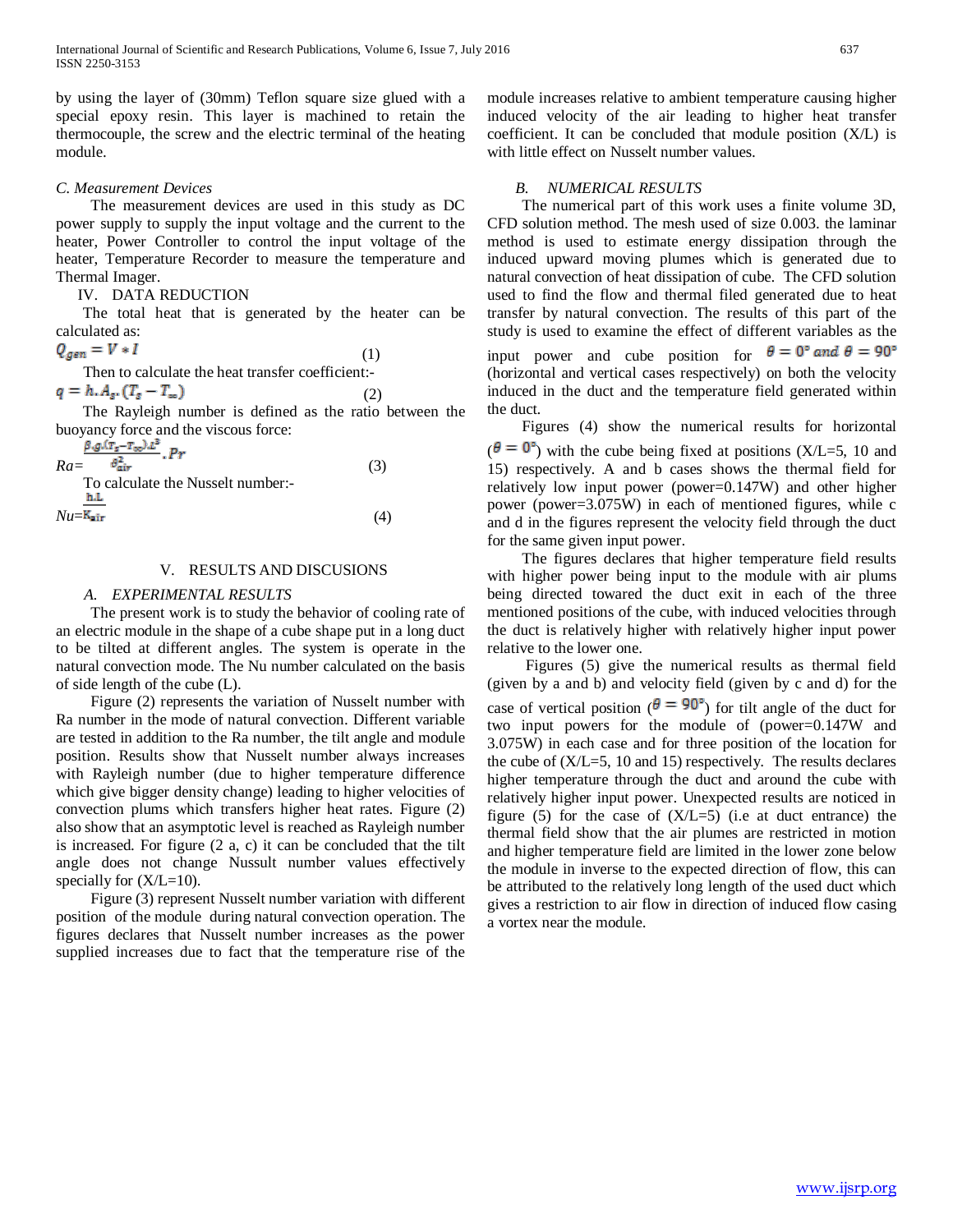International Journal of Scientific and Research Publications, Volume 6, Issue 7, July 2016 638 ISSN 2250-3153



(a) 
$$
X/L=5
$$



**(b) X/L=10**



**(c) X/L=15 Figure (2): Variation of Nusselt number with Rayleigh number (Natural convection)**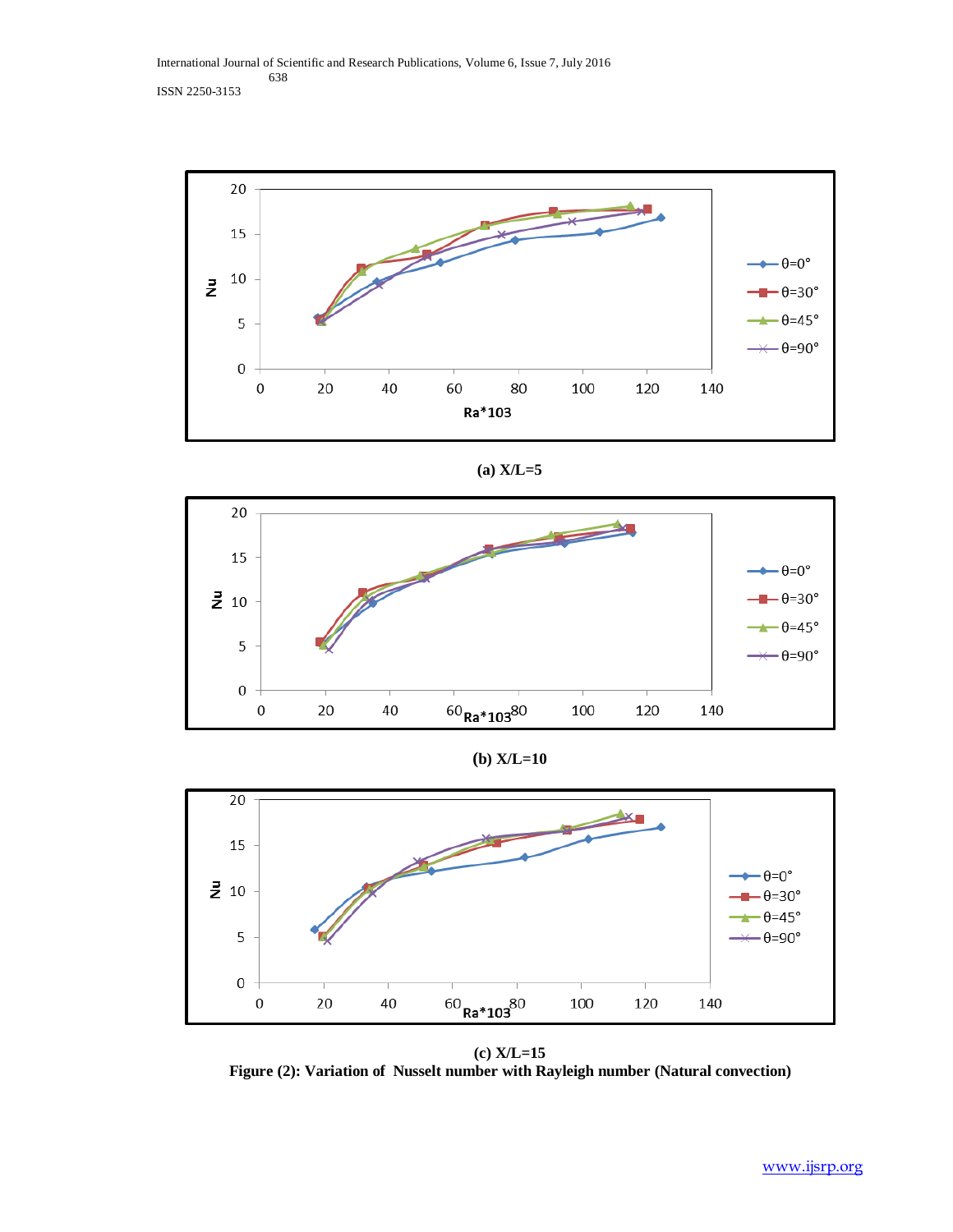International Journal of Scientific and Research Publications, Volume 6, Issue 7, July 2016 639 ISSN 2250-3153



**(a)**



**(b)**

**Figure (3): Variation Nusselt number with X/L (Natural convection)**

**a**)  $\theta = 0^{\circ}$  **b**)  $\theta = 30^{\circ}$  **c**)  $\theta = 45^{\circ}$  **d**)  $\theta = 90^{\circ}$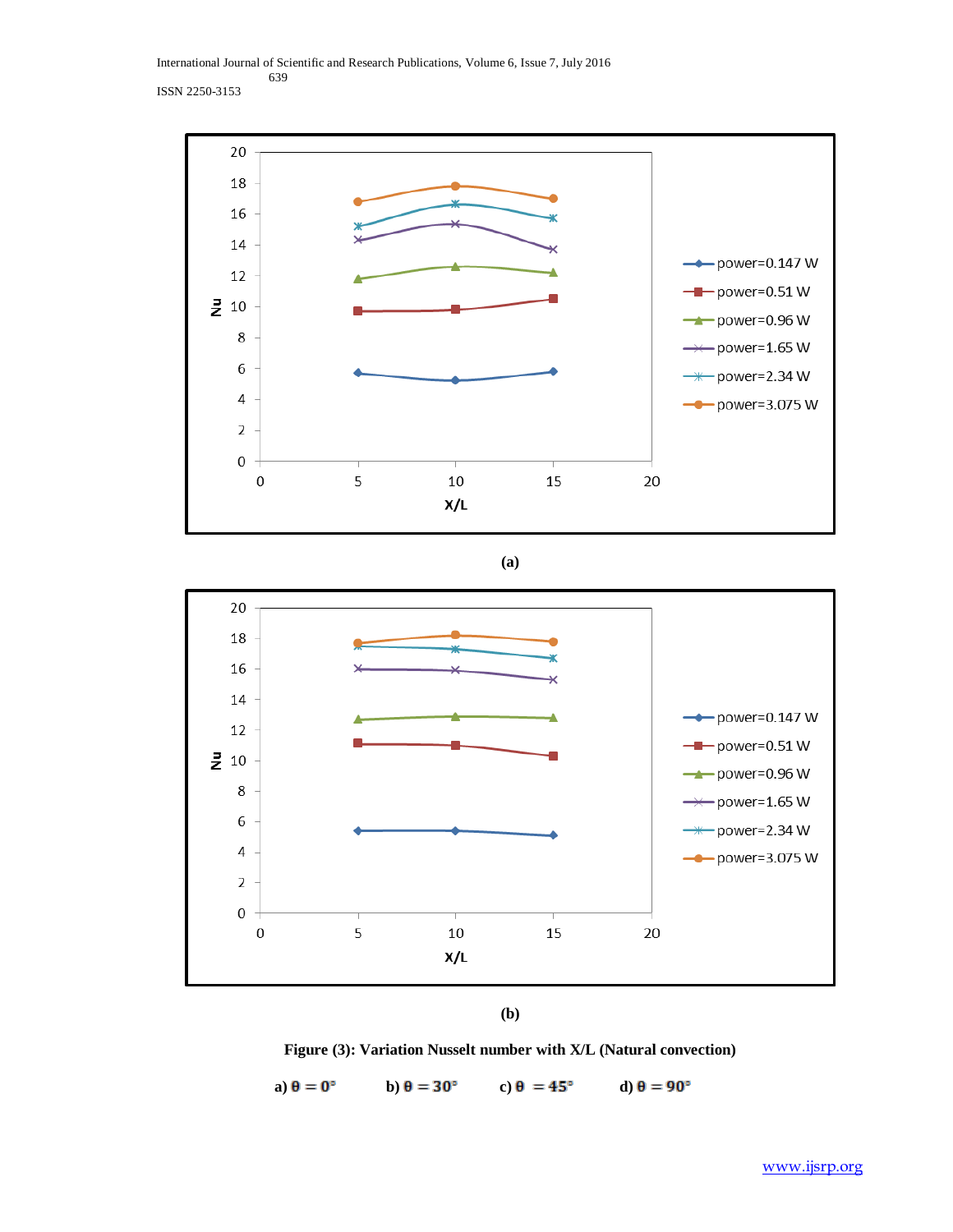International Journal of Scientific and Research Publications, Volume 6, Issue 7, July 2016 640 ISSN 2250-3153



**(c)**



**(d)**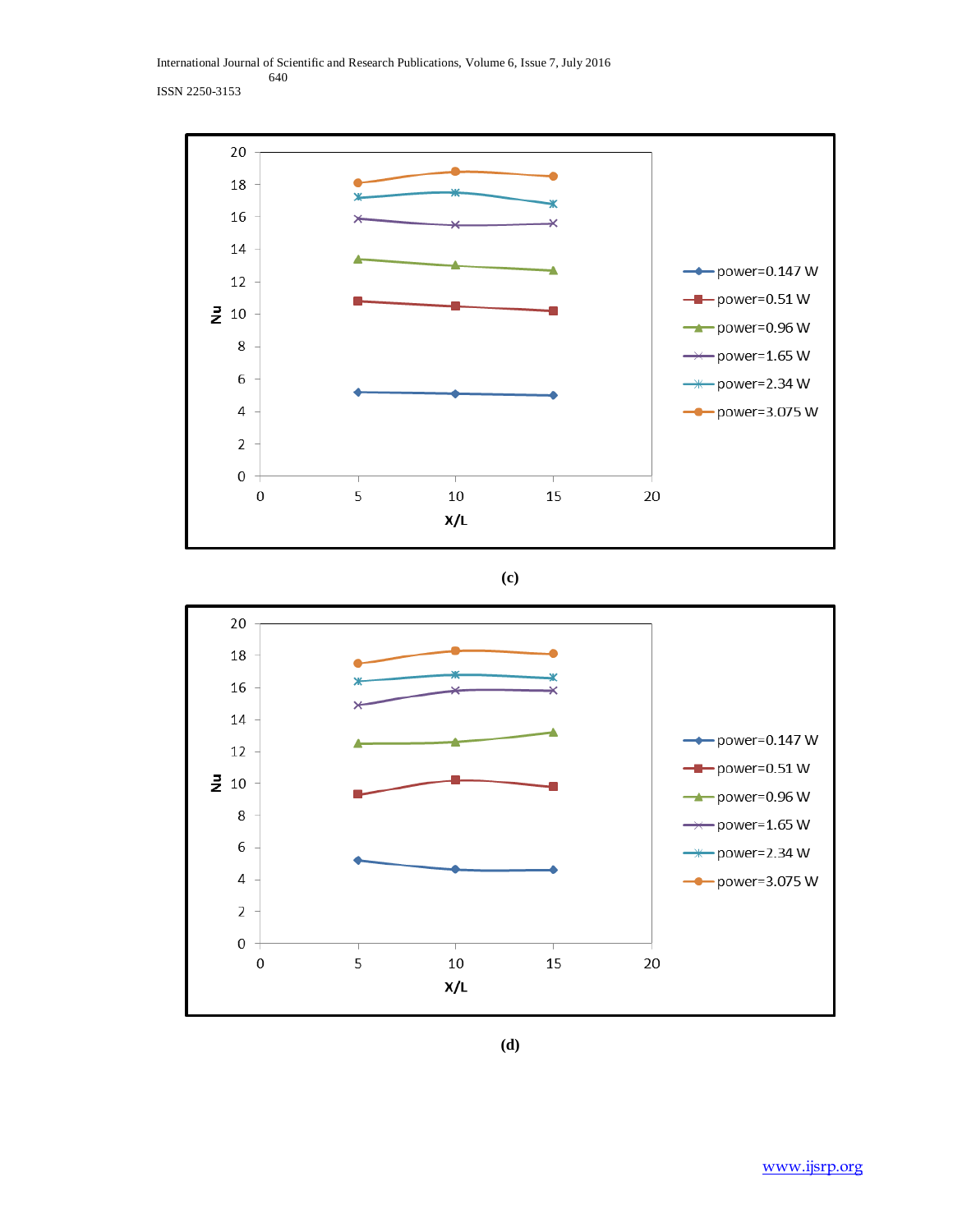

**(a) power=0.146W**



**(b) power=3..075W**

**Figure (4): Thermal field for natural convection, horizontal (** $\theta = 0^{\circ}$ **), X/L=5** 



**(c) power=0.147W**



**(d) power=3.075W**

**Figure (4): velocity field at horizontal and natural convection, X/L=5**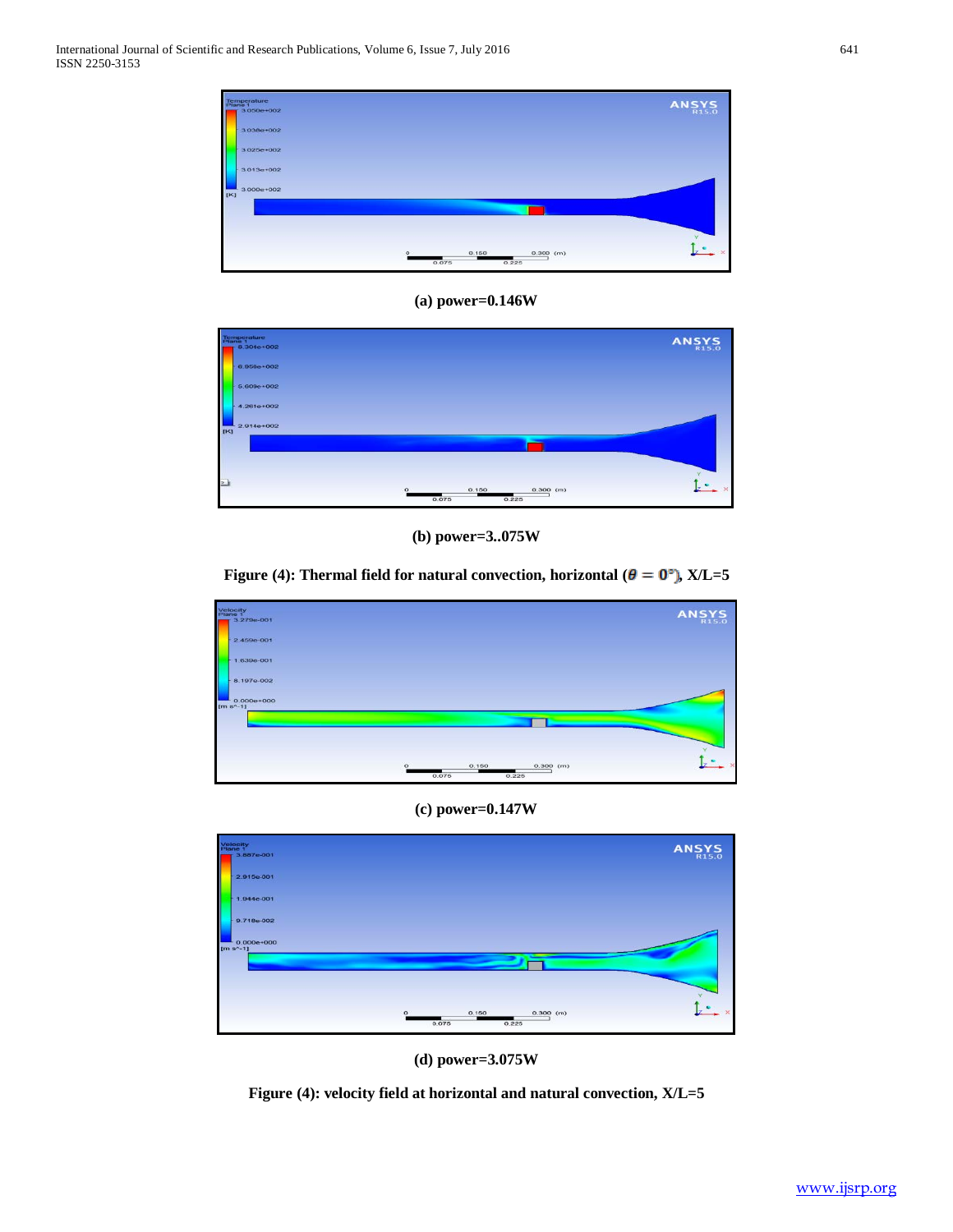

**(b)**

**Figure (5): Thermal field for natural convection, vertical (** $\theta = 90^\circ$ **), X/L=5** 

**a)power=0.147W b)power=3.075W**

[www.ijsrp.org](http://ijsrp.org/)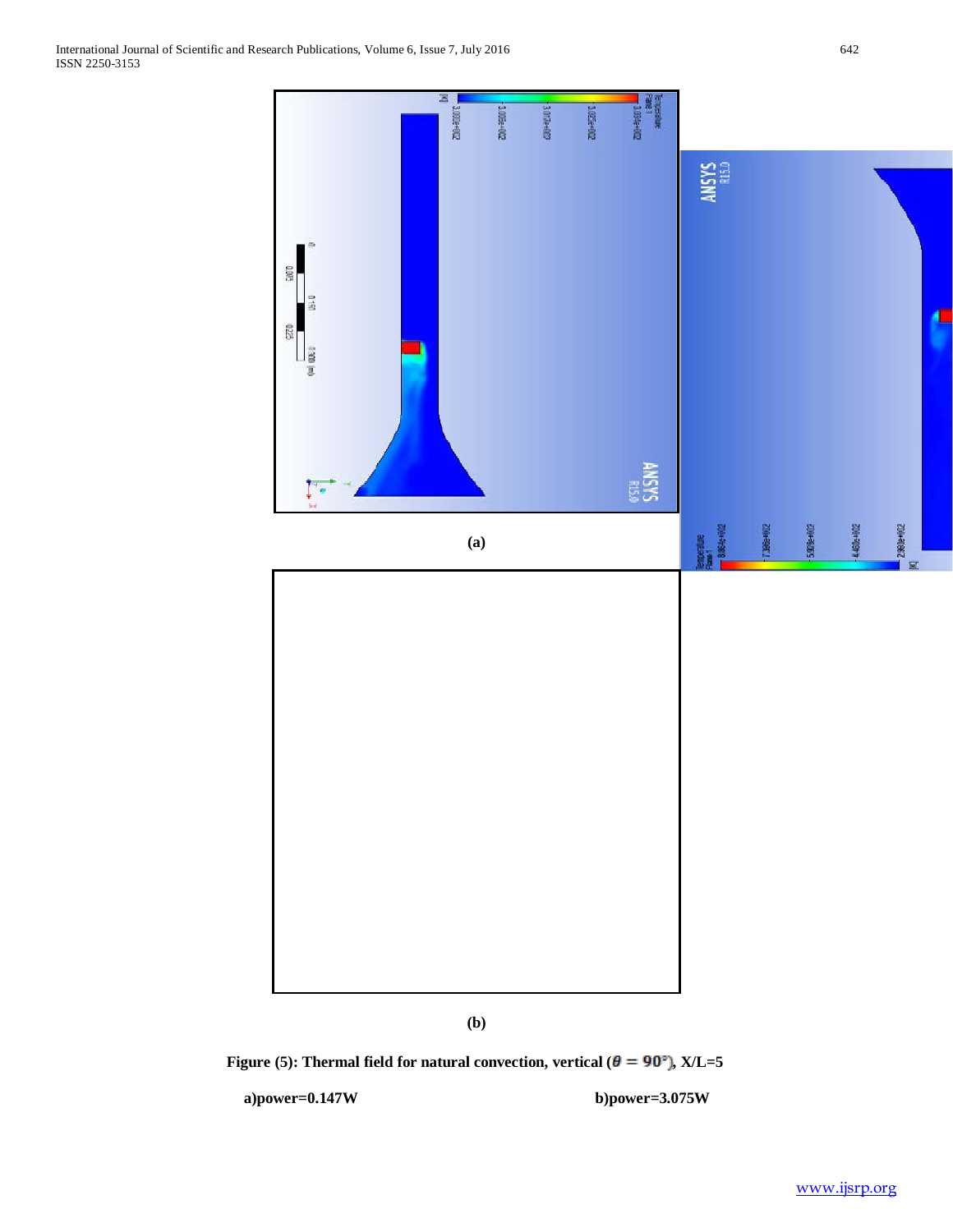**(c)**



**(d)**

**Figure (5): velocity field at vertical and natural convection, X/L=5**

**c)power=0.147W d)power=3.075W**